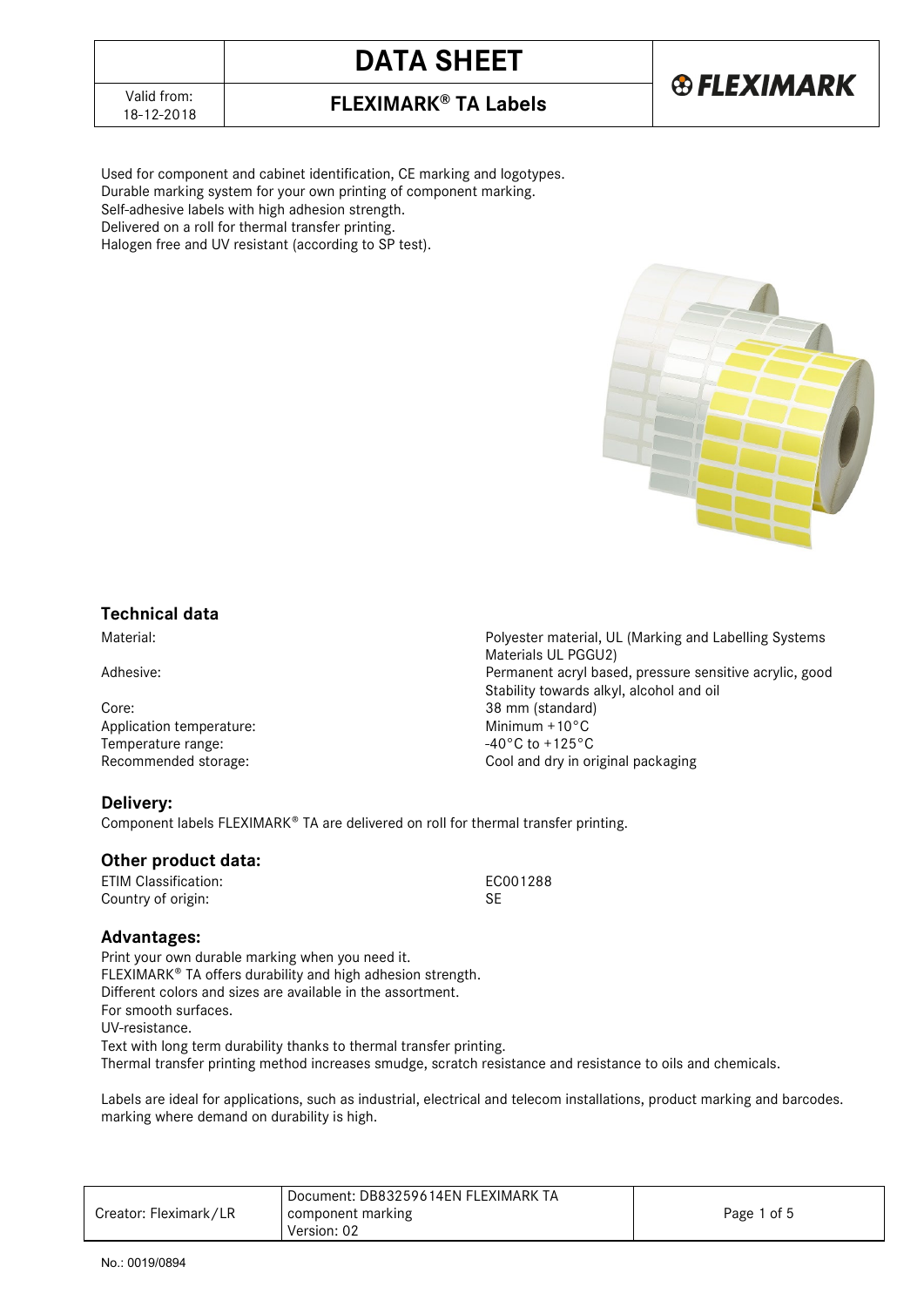18-12-2018 **FLEXIMARK® TA Labels**

## **Product data:**

White glossy Labels

| <b>Article</b> | <b>Article description</b>   | Size/Marker | Colour       | Labels       | Recommended       | Packaging   | PU             |
|----------------|------------------------------|-------------|--------------|--------------|-------------------|-------------|----------------|
| no.            |                              | (mm)        |              | in a row     | <b>Ribbon</b>     | unit (unit) |                |
| 83259614       | Label TA 15-6 WH 3R GLO      | 15,0x6,0    | White/Glossy | 3            | 83259604/83259609 | 10000       | $\mathbf{1}$   |
| 83259626       | Label TA 18-6.5 WH 3R GLO    | 18,0x6,5    | White/Glossy | 3            | 83259609          | 10000       | $\overline{1}$ |
| 83259632       | Label TA 18-9 WH 3R GLO      | 18,0x9,0    | White/Glossy | 3            | 83259609          | 10000       | $\mathbf{1}$   |
| 83259638       | Label TA 20-8 WH 3R GLO      | 20,0x8,0    | White/Glossy | 3            | 83259609          | 10000       | $\mathbf{1}$   |
| 83259648       | Label TA 25.4-12.7 WH 1R GLO | 25,4x12,7   | White/Glossy | $\mathbf{1}$ | 83259604/83259609 | 2000        | $\mathbf{1}$   |
| 83259649       | Label TA 25.4-12.7 WH 3R GLO | 25,4x12,7   | White/Glossy | 3            | 83259609          | 10000       | $\mathbf{1}$   |
| 83259660       | Label TA 26-10 WH 1R GLO     | 26,0x10,0   | White/Glossy | $\mathbf{1}$ | 83259604/83259609 | 2000        | $\mathbf{1}$   |
| 83259661       | Label TA 26-10 WH 3R GLO     | 26,0x10,0   | White/Glossy | 3            | 83259609          | 10000       | 1              |
| 83259668       | Label TA 26.5-17.5 WH 3R GLO | 26,5x17,5   | White/Glossy | 3            | 83259609          | 5000        | $\mathbf{1}$   |
| 83259678       | Label TA 30-20 WH 1R GLO     | 30.0x20.0   | White/Glossv | $\mathbf{1}$ | 83259604/83259609 | 2000        | $\mathbf{1}$   |
| 83259679       | Label TA 30-20 WH 3R GLO     | 30,0x20,0   | White/Glossy | 3            | 83259609          | 6000        | 1              |
| 83259690       | Label TA 32-9.5 WH 1R GLO    | 32,0x9.5    | White/Glossy | $\mathbf{1}$ | 83259604/83259609 | 2000        | $\mathbf{1}$   |
| 83259691       | Label TA 32-9.5 WH 3R GLO    | 32,0x9,5    | White/Glossy | 3            | 83259604/83259609 | 10000       | $\mathbf{1}$   |
| 83259576       | Label TA 38-13 WH 1R GLO     | 38,0x13,0   | White/Glossy | $\mathbf{1}$ | 83259604/83259609 | 5000        | $\mathbf{1}$   |
| 83259698       | Label TA 38-19 WH 1R GLO     | 38,0x19,0   | White/Glossy | $\mathbf{1}$ | 83259604/83259609 | 2000        | $\mathbf{1}$   |
| 83259704       | Label TA 45-23 WH 1R GLO     | 45,0x23,0   | White/Glossy | $\mathbf{1}$ | 83259604/83259609 | 2000        | $\mathbf{1}$   |
| 83259710       | Label TA 47-28 WH 1R GLO     | 47,0x28,0   | White/Glossy | $\mathbf{1}$ | 83259604/83259609 | 1500        | 1              |
| 83259716       | Label TA 50-23 WH 1R GLO     | 50,0x23,0   | White/Glossy | $\mathbf{1}$ | 83259604/83259609 | 2000        | $\mathbf{1}$   |
| 83259722       | Label TA 60-36 WH 1R GLO     | 60,0x36,0   | White/Glossy | $\mathbf{1}$ | 83259609          | 1000        | $\mathbf{1}$   |
| 83259728       | Label TA 65-35 WH 1R GLO     | 65,0x35,0   | White/Glossy | $\mathbf{1}$ | 83259609          | 1000        | $\mathbf{1}$   |
| 83259734       | Label TA 65-53 WH 1R GLO     | 65,0x53,0   | White/Glossy | $\mathbf{1}$ | 83259609          | 750         | $\mathbf{1}$   |
| 83259740       | Label TA 70-48 WH 1R GLO     | 70,0x48,0   | White/Glossy | 1            | 83259609          | 1000        | $\mathbf{1}$   |
| 83259752       | Label TA 89-82 WH 1R GLO     | 89,0x82,0   | White/Glossy | $\mathbf{1}$ | 83259609          | 500         | $\mathbf{1}$   |
| 83259759       | Label TA 101.6-23 WH 1R GLO  | 101,6x23,0  | White/Glossy | $\mathbf{1}$ | 83259609          | 2000        | $\mathbf{1}$   |
| 83259767       | Label TA 101.6-36 WH 1R GLO  | 101,6x36,0  | White/Glossy | $\mathbf{1}$ | 83259609          | 1000        | $\mathbf{1}$   |
| 83259773       | Label TA 101.6-48 WH 1R GLO  | 101.6x48.0  | White/Glossy | $\mathbf{1}$ | 83259609          | 1000        | $\mathbf{1}$   |
| 83259779       | Label TA 101.6-74 WH 1R GLO  | 101,6x74,0  | White/Glossy | $\mathbf{1}$ | 83259609          | 500         | $\mathbf{1}$   |

#### **Silver Glossy Labels**

| Article  | <b>Article description</b>   | Size/Marker | Colour        | Labels       | Recommended       | Packaging   | PU             |
|----------|------------------------------|-------------|---------------|--------------|-------------------|-------------|----------------|
| no.      |                              | (mm)        |               | in a row     | <b>Ribbon</b>     | unit (unit) |                |
| 83259613 | Label TA 15-6 SR 3R GLO      | 15,0x6,0    | Silver/Glossy | 3            | 83259604/83259609 | 10000       | $\mathbf{1}$   |
| 83259625 | Label TA 18-6.5 SR 3R GLO    | 18,0x6,5    | Silver/Glossy | 3            | 83259609          | 10000       | $\mathbf{1}$   |
| 83259631 | Label TA 18-9 SR 3R GLO      | 18,0x9,0    | Silver/Glossy | 3            | 83259609          | 10000       | $\mathbf{1}$   |
| 83259637 | Label TA 20-8 SR 3R GLO      | 20,0x8,0    | Silver/Glossy | 3            | 83259609          | 10000       | $\mathbf{1}$   |
| 83259646 | Label TA 25.4-12.7 SR 1R GLO | 25,4x12,7   | Silver/Glossy | 1            | 83259604/83259609 | 2000        | 1              |
| 83259647 | Label TA 25.4-12.7 SR 3R GLO | 25,4x12,7   | Silver/Glossy | 3            | 83259609          | 10000       | $\mathbf{1}$   |
| 83259658 | Label TA 26-10 SR 1R GLO     | 26,0x10,0   | Silver/Glossy | $\mathbf{1}$ | 83259604/83259609 | 2000        | $\mathbf{1}$   |
| 83259659 | Label TA 26-10 SR 3R GLO     | 26,0x10,0   | Silver/Glossy | 3            | 83259609          | 10000       | $\mathbf{1}$   |
| 83259667 | Label TA 26.5-17.5 SR 3R GLO | 26,5x17,5   | Silver/Glossy | 3            | 83259609          | 5000        | $\mathbf{1}$   |
| 83259676 | Label TA 30-20 SR 1R GLO     | 30,0x20,0   | Silver/Glossy | 1            | 83259604/83259609 | 2000        | $\mathbf{1}$   |
| 83259677 | Label TA 30-20 SR 3R GLO     | 30,0x20,0   | Silver/Glossy | 3            | 83259609          | 6000        | $\mathbf{1}$   |
| 83259688 | Label TA 32-9.5 SR 1R GLO    | 32,0x9,5    | Silver/Glossy | 1            | 83259604/83259609 | 2000        | $\mathbf{1}$   |
| 83259689 | Label TA 32-9.5 SR 3R GLO    | 32,0x9,5    | Silver/Glossv | 3            | 83259609          | 10000       | 1              |
| 83259578 | Label TA 38-13 SR 1R GLO     | 38,0x13,0   | Silver/Glossy | 1            | 83259604/83259609 | 5000        | $\mathbf{1}$   |
| 83259697 | Label TA 38-19 SR 1R GLO     | 38,0x19,0   | Silver/Glossy | 1            | 83259604/83259609 | 2000        | $\mathbf{1}$   |
| 83259703 | Label TA 45-23 SR 1R GLO     | 45,0x23,0   | Silver/Glossy | $\mathbf{1}$ | 83259604/83259609 | 2000        | 1              |
| 83259709 | Label TA 47-28 SR 1R GLO     | 47,0x28,0   | Silver/Glossy | $\mathbf{1}$ | 83259604/83259609 | 1500        | $\mathbf{1}$   |
| 83259715 | Label TA 50-23 SR 1R GLO     | 50,0x23,0   | Silver/Glossy | $\mathbf{1}$ | 83259604/83259609 | 2000        | $\overline{1}$ |
| 83259721 | Label TA 60-36 SR 1R GLO     | 60,0x36,0   | Silver/Glossy | $\mathbf{1}$ | 83259609          | 1000        | $\mathbf{1}$   |
| 83259727 | Label TA 65-35 SR 1R GLO     | 65,0x35,0   | Silver/Glossy | 1            | 83259609          | 1000        | $\mathbf{1}$   |
| 83259733 | Label TA 65-53 SR 1R GLO     | 65,0x53,0   | Silver/Glossy | $\mathbf{1}$ | 83259609          | 750         | $\mathbf{1}$   |
| 83259739 | Label TA 70-48 SR 1R GLO     | 70,0x48,0   | Silver/Glossy | 1            | 83259609          | 1000        | $\mathbf{1}$   |
| 83259751 | Label TA 89-82 SR 1R GLO     | 89,0x82,0   | Silver/Glossy | 1            | 83259609          | 500         | $\mathbf{1}$   |
| 83259758 | Label TA 101.6-23 SR 1R GLO  | 101,6x23,0  | Silver/Glossy | 1            | 83259609          | 2000        | 1              |

| Creator: Fleximark/LR | Document: DB83259614EN FLEXIMARK TA<br>component marking<br>Version: 02 | Page 2 of 5 |
|-----------------------|-------------------------------------------------------------------------|-------------|
|                       |                                                                         |             |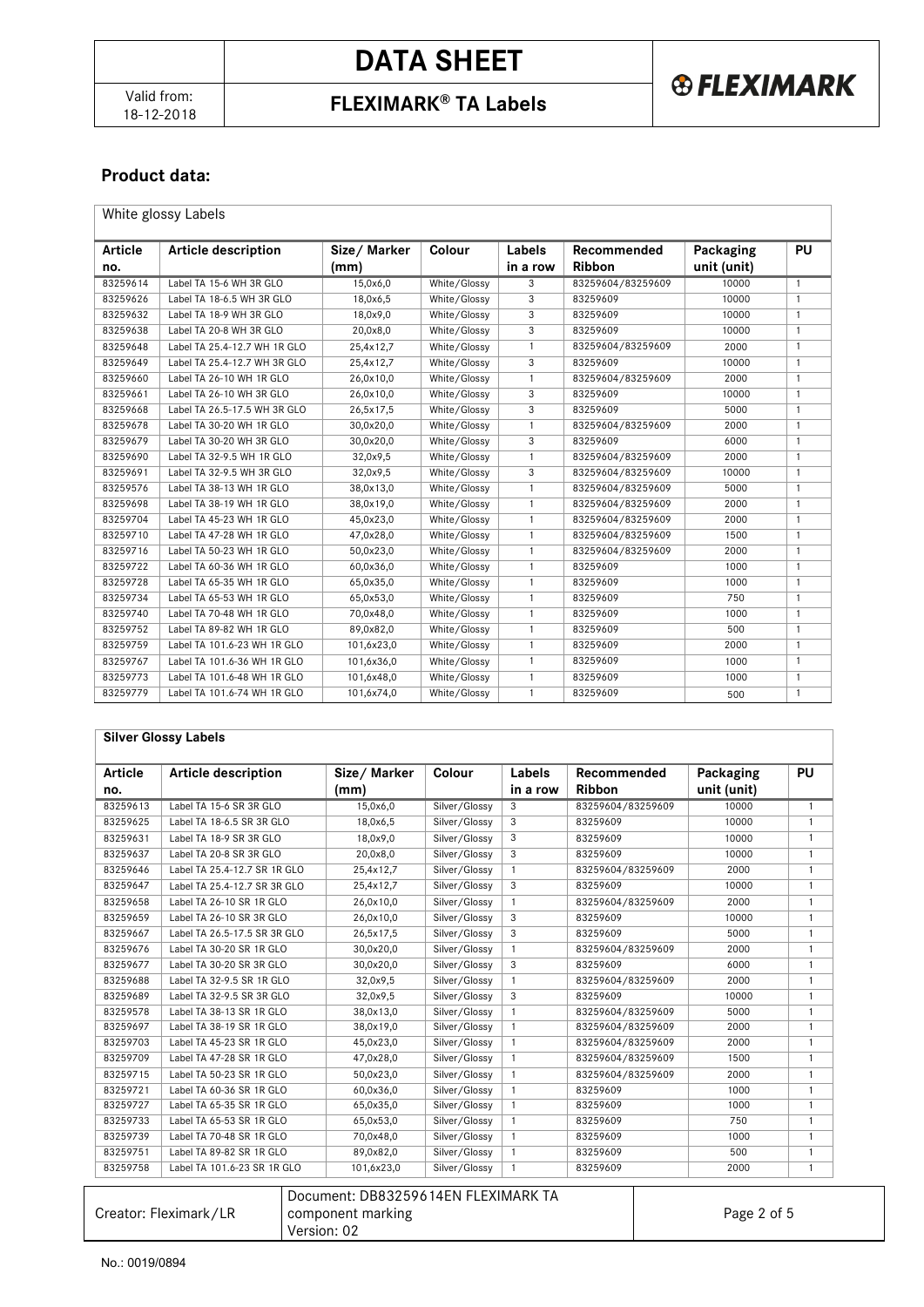

# **DATA SHEET**





| 83259766 | Label TA 101.6-36 SR 1R GLO | 101.6x36.0 | Silver/Glossy | 83259609 | 1000 |  |
|----------|-----------------------------|------------|---------------|----------|------|--|
| 83259772 | Label TA 101.6-48 SR 1R GLO | 101.6x48.0 | Silver/Glossy | 83259609 | 1000 |  |
| 83259778 | Label TA 101.6-74 SR 1R GLO | 101,6x74,0 | Silver/Glossy | 83259609 | 500  |  |

#### **White Dull Labels**

| <b>Article</b> | <b>Article description</b> | Size/Marker | Colour     | Labels         | Recommended       | Packaging   | PU           |
|----------------|----------------------------|-------------|------------|----------------|-------------------|-------------|--------------|
| no.            |                            | (mm)        |            | in a row       | <b>Ribbon</b>     | unit (unit) |              |
| 83259581       | Label TA 7-8 WH 3R         | 7,0x8,0     | White/Dull | 3              | 83259604/83259609 | 10000       | $\mathbf{1}$ |
| 83259610       | Label TA 15-6 WH 3R        | 15,0x6,0    | White/Dull | 3              | 83259604/83259609 | 10000       | $\mathbf{1}$ |
| 83259623       | Label TA 18-6.5 WH 3R      | 18,0x6,5    | White/Dull | 3              | 83259609          | 10000       | $\mathbf{1}$ |
| 83259629       | Label TA 18-9 WH 3R        | 18,0x9,0    | White/Dull | $\overline{3}$ | 83259609          | 10000       | $\mathbf{1}$ |
| 83259635       | Label TA 20-8 WH 3R        | 20,0x8,0    | White/Dull | 3              | 83259609          | 10000       | $\mathbf{1}$ |
| 83259570       | Label TA 22-9 WH 1R        | 22,0x9,0    | White/Dull | $\overline{1}$ | 83259604/83259609 | 2000        | $\mathbf{1}$ |
| 83259642       | Label TA 25.4-12.7 WH 1R   | 25,4x12,7   | White/Dull | $\mathbf{1}$   | 83259604/83259609 | 2000        | $\mathbf{1}$ |
| 83259643       | Label TA 25.4-12.7 WH 3R   | 25,4x12,7   | White/Dull | 3              | 83259609          | 10000       | $\mathbf{1}$ |
| 83259654       | Label TA 26-10 WH 1R       | 26.0x10.0   | White/Dull | $\overline{1}$ | 83259604/83259609 | 2000        | $\mathbf{1}$ |
| 83259655       | Label TA 26-10 WH 3R       | 26.0x10.0   | White/Dull | 3              | 83259609          | 10000       | $\mathbf{1}$ |
| 83259665       | Label TA 26.5-17.5 WH 3R   | 26,5x17,5   | White/Dull | 3              | 83259609          | 5000        | $\mathbf{1}$ |
| 83259672       | Label TA 30-20 WH 1R       | 30,0x20,0   | White/Dull | $\overline{1}$ | 83259604/83259609 | 2000        | $\mathbf{1}$ |
| 83259673       | Label TA 30-20 WH 3R       | 30,0x20,0   | White/Dull | 3              | 83259609          | 6000        | $\mathbf{1}$ |
| 83259684       | Label TA 32-9.5 WH 1R      | 32,0x9,5    | White/Dull | $\mathbf{1}$   | 83259604/83259609 | 2000        | $\mathbf{1}$ |
| 83259685       | Label TA 32-9.5 WH 3R      | 32,0x9,5    | White/Dull | 3              | 83259609          | 10000       | $\mathbf{1}$ |
| 83259590       | Label TA 35-6 WH 1R 76mm   | 35,0x6,0    | White/Dull | $\mathbf{1}$   | 83259604/83259609 | 2000        | $\mathbf{1}$ |
| 83259593       | Label TA 37-9 WH 1R        | 37,0x9,0    | White/Dull | $\mathbf{1}$   | 83259609/83259604 | 2000        | $\mathbf{1}$ |
| 83259573       | Label TA 38-13 WH 1R       | 38,0x13,0   | White/Dull | $\mathbf{1}$   | 83259604/83259609 | 5000        | $\mathbf{1}$ |
| 83259695       | Label TA 38-19 WH 1R       | 38,0x19,0   | White/Dull | $\mathbf{1}$   | 83259604/83259609 | 2000        | $\mathbf{1}$ |
| 83259701       | Label TA 45-23 WH 1R       | 45,0x23,0   | White/Dull | $\mathbf{1}$   | 83259604/83259609 | 2000        | $\mathbf{1}$ |
| 83259707       | Label TA 47-28 WH 1R       | 47,0x28,0   | White/Dull | $\overline{1}$ | 83259604/83259609 | 1500        | $\mathbf{1}$ |
| 83259713       | Label TA 50-23 WH 1R       | 50,0x23,0   | White/Dull | $\overline{1}$ | 83259604/83259609 | 2000        | $\mathbf{1}$ |
| 83259719       | Label TA 60-36 WH 1R       | 60,0x36,0   | White/Dull | $\mathbf{1}$   | 83259609          | 1000        | $\mathbf{1}$ |
| 83259725       | Label TA 65-35 WH 1R       | 65,0x36,0   | White/Dull | $\overline{1}$ | 83259609          | 1000        | $\mathbf{1}$ |
| 83259731       | Label TA 65-53 WH 1R       | 65,0x53,0   | White/Dull | $\mathbf{1}$   | 83259609          | 750         | $\mathbf{1}$ |
| 83259737       | Label TA 70-48 WH 1R       | 70,0x48,0   | White/Dull | $\mathbf{1}$   | 83259609          | 1000        | $\mathbf{1}$ |
| 83259782       | Label TA 75-28 WH 1R       | 75,0x28,0   | White/Dull | $\mathbf{1}$   | 83259609          | 2000        | $\mathbf{1}$ |
| 83259743       | Label TA 76.2-22.9 WH 1R   | 76,2x22,9   | White/Dull | $\overline{1}$ | 83259609          | 2000        | $\mathbf{1}$ |
| 83259749       | Label TA 89-82 WH 1R       | 89,0x82,0   | White/Dull | $\mathbf{1}$   | 83259609          | 500         | $\mathbf{1}$ |
| 83259756       | Label TA 101.6-23 WH 1R    | 101,6x23,0  | White/Dull | $\mathbf{1}$   | 83259609          | 2000        | $\mathbf{1}$ |
| 83259764       | Label TA 101.6-36 WH 1R    | 101,6x36,0  | White/Dull | $\mathbf{1}$   | 83259609          | 1000        | $\mathbf{1}$ |
| 83259770       | Label TA 101.6-48 WH 1R    | 101,6x48,0  | White/Dull | $\mathbf{1}$   | 83259609          | 1000        | $\mathbf{1}$ |
| 83259776       | Label TA 101.6-74 WH 1R    | 101,6x74,0  | White/Dull | $\mathbf{1}$   | 83259609          | 500         | $\mathbf{1}$ |

| <b>Silver Dull Labels</b> |
|---------------------------|
|---------------------------|

| <b>Article</b><br>no. | <b>Article description</b> | Size/Marker<br>(mm) | Colour      | Labels<br>in a row | Recommended<br><b>Ribbon</b> | Packaging<br>unit (unit) | PU |
|-----------------------|----------------------------|---------------------|-------------|--------------------|------------------------------|--------------------------|----|
| 83259583              | Label TA 7-8 SR 3R         | 7,0x8,0             | Silver/Dull | 3                  | 83259604/83259609            | 10000                    |    |
| 83259612              | Label TA 15-6 SR 3R        | 15,0x6,0            | Silver/Dull | 3                  | 83259604/83259609            | 10000                    |    |
| 83259624              | Label TA 18-6.5 SR 3R      | 18,0x6,5            | Silver/Dull | 3                  | 83259609                     | 10000                    |    |
| 83259630              | Label TA 18-9 SR 3R        | 18,0x9,0            | Silver/Dull | 3                  | 83259609                     | 10000                    |    |
| 83259636              | Label TA 20-8 SR 3R        | 20,0x8,0            | Silver/Dull | 3                  | 83259609                     | 10000                    |    |
| 83259572              | Label TA 22-9 SR 1R        | 22,0x9,0            | Silver/Dull |                    | 83259604/83259609            | 2000                     |    |
| 83259644              | Label TA 25.4-12.7 SR 1R   | 25,4x12,7           | Silver/Dull |                    | 83259604/83259609            | 2000                     |    |
| 83259645              | Label TA 25.4-12.7 SR 3R   | 25,4x12,7           | Silver/Dull | 3                  | 83259609                     | 10000                    |    |
| 83259656              | Label TA 26-10 SR 1R       | 26,0x10,0           | Silver/Dull |                    | 83259604/83259609            | 2000                     |    |
| 83259657              | Label TA 26-10 SR 3R       | 26,0x10,0           | Silver/Dull | 3                  | 83259609                     | 10000                    |    |
| 83259666              | Label TA 26.5-17.5 SR 3R   | 26,5x17,5           | Silver/Dull | 3                  | 83259609                     | 5000                     |    |
| 83259674              | Label TA 30-20 SR 1R       | 30,0x20,0           | Silver/Dull |                    | 83259604/83259609            | 2000                     |    |
| 83259675              | Label TA 30-20 SR 3R       | 30,0x20,0           | Silver/Dull | 3                  | 83259609                     | 6000                     |    |
| 83259686              | Label TA 32-9.5 SR 1R      | 32,0x9,5            | Silver/Dull |                    | 83259604/83259609            | 2000                     |    |
| 83259687              | Label TA 32-9.5 SR 3R      | 32,0x9,5            | Silver/Dull | 3                  | 83259609                     | 10000                    |    |

| Document: DB83259614EN FLEXIMARK TA<br>Creator: Fleximark/LR<br>component marking<br>Version: 02 | Page 3 of 5 |
|--------------------------------------------------------------------------------------------------|-------------|
|--------------------------------------------------------------------------------------------------|-------------|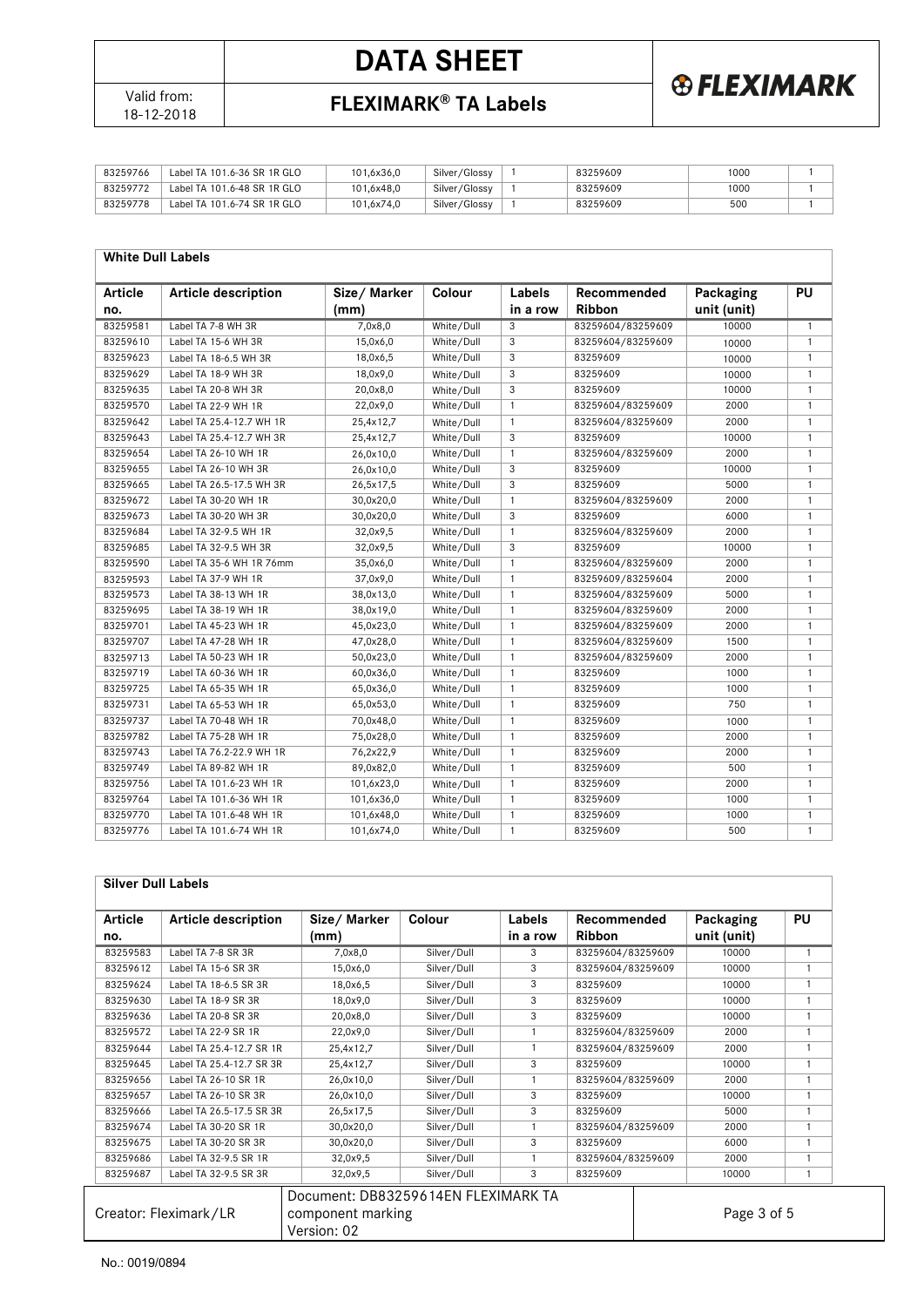Valid from:<br>18-12-2018

# **DATA SHEET**





**& FLEXIMARK** 

| 83259738 | Label TA 70-48 SR 1R     | 70,0x48,0  | Silver/Dull | 83259609 | 1000 |  |
|----------|--------------------------|------------|-------------|----------|------|--|
| 83259784 | Label TA 75-28 YE 1R     | 75,0x28,0  | Silver/Dull | 83259609 | 2000 |  |
| 83259744 | Label TA 76.2-22.9 SR 1R | 76.2x22.9  | Silver/Dull | 83259609 | 2000 |  |
| 83259750 | Label TA 89-82 SR 1R     | 89.0x82.0  | Silver/Dull | 83259609 | 500  |  |
| 83259562 | Label TA 100-30 SR 1R    | 100,0x30,0 | Silver/Dull | 83259609 | 1000 |  |
| 83259757 | Label TA 101.6-23 SR 1R  | 101,6x23,0 | Silver/Dull | 83259609 | 2000 |  |
| 83259765 | Label TA 101.6-36 SR 1R  | 101,6x36,0 | Silver/Dull | 83259609 | 1000 |  |
| 83259771 | Label TA 101.6-48 SR 1R  | 101,6x48,0 | Silver/Dull | 83259609 | 1000 |  |
| 83259777 | Label TA 101.6-74 SR 1R  | 101,6x74,0 | Silver/Dull | 83259609 | 500  |  |

#### **Yellow Dull**

| <b>Article</b> | <b>Article description</b> | Size/ Marker | Colour      | Labels       | Recommended       | Packaging   | PU             |
|----------------|----------------------------|--------------|-------------|--------------|-------------------|-------------|----------------|
| no.            |                            | (mm)         |             | in a row     | <b>Ribbon</b>     | unit (unit) |                |
| 83259582       | Label TA 7-8 YE 3R         | 7,0x8,0      | Yellow/Dull | 3            | 83259604/83259609 | 10000       | $\mathbf{1}$   |
| 83259611       | Label TA 15-6 YE 3R        | 15,0x6,0     | Yellow/Dull | 3            | 83259604/83259609 | 10000       | $\mathbf{1}$   |
| 83259622       | Label TA 18-6.5 YE 3R      | 18,0x6,5     | Yellow/Dull | 3            | 83259609          | 10000       | $\mathbf{1}$   |
| 83259628       | Label TA 18-9 YE 3R        | 18,0x9,0     | Yellow/Dull | 3            | 83259609          | 10000       | $\mathbf{1}$   |
| 83259634       | Label TA 20-8 YE 3R        | 20,0x8,0     | Yellow/Dull | 3            | 83259609          | 10000       | $\mathbf{1}$   |
| 83259571       | Label TA 22-9 YE 1R        | 22,0x9,0     | Yellow/Dull | $\mathbf{1}$ | 83259604/83259609 | 2000        | $\mathbf{1}$   |
| 83259640       | Label TA 25.4-12.7 YE 1R   | 25,4x12,7    | Yellow/Dull | $\mathbf{1}$ | 83259604/83259609 | 2000        | $\mathbf{1}$   |
| 83259641       | Label TA 25.4-12.7 YE 3R   | 25,4x12,7    | Yellow/Dull | 3            | 83259609          | 10000       | $\mathbf{1}$   |
| 83259652       | Label TA 26-10 YE 1R       | 26,0x10,0    | Yellow/Dull | $\mathbf{1}$ | 83259604/83259609 | 2000        | $\mathbf{1}$   |
| 83259653       | Label TA 26-10 YE 3R       | 26,0x10,0    | Yellow/Dull | 3            | 83259609          | 10000       | $\mathbf{1}$   |
| 83259664       | Label TA 26.5-17.5 YE 3R   | 26,5x17,5    | Yellow/Dull | 3            | 83259609          | 5000        | $\mathbf{1}$   |
| 83259670       | Label TA 30-20 YE 1R       | 30,0x20,0    | Yellow/Dull | $\mathbf{1}$ | 83259604/83259609 | 2000        | $\overline{1}$ |
| 83259671       | Label TA 30-20 YE 3R       | 30,0x20,0    | Yellow/Dull | 3            | 83259609          | 6000        | $\overline{1}$ |
| 83259682       | Label TA 32-9.5 YE 1R      | 32,0x9,5     | Yellow/Dull | $\mathbf{1}$ | 83259604/83259609 | 2000        | $\mathbf{1}$   |
| 83259683       | Label TA 32-9.5 YE 3R      | 32,0x9,5     | Yellow/Dull | 3            | 83259609          | 10000       | $\overline{1}$ |
| 83259591       | Label TA 35-6 YE 1R 76mm   | 35,0x6,0     | Yellow/Dull | $\mathbf{1}$ | 83259604/83259609 | 2000        | $\overline{1}$ |
| 83259594       | Label TA 37-9 YE 1R        | 37,0x9,0     | Yellow/Dull | $\mathbf{1}$ | 83259604/83259609 | 2000        | $\mathbf{1}$   |
| 83259574       | Label TA 38-13 YE 1R       | 38,0x13,0    | Yellow/Dull | $\mathbf{1}$ | 83259604/83259609 | 5000        | $\mathbf{1}$   |
| 83259694       | Label TA 38-19 YE 1R       | 38,0x19,0    | Yellow/Dull | $\mathbf{1}$ | 83259604/83259609 | 2000        | $\mathbf{1}$   |
| 83259700       | Label TA 45-23 YE 1R       | 45,0x23,0    | Yellow/Dull | $\mathbf{1}$ | 83259604/83259609 | 2000        | $\mathbf{1}$   |
| 83259706       | Label TA 47-28 YE 1R       | 47,0x28,0    | Yellow/Dull | $\mathbf{1}$ | 83259604/83259609 | 1500        | $\mathbf{1}$   |
| 83259712       | Label TA 50-23 YE 1R       | 50,0x23,0    | Yellow/Dull | $\mathbf{1}$ | 83259604/83259609 | 2000        | $\mathbf{1}$   |
| 83259786       | Label TA 50-32 YE 1R       | 50,0x32,0    | Yellow/Dull | $\mathbf{1}$ | 83259604/83259609 | 2000        | $\mathbf{1}$   |
| 83259718       | Label TA 60-36 YE 1R       | 60,0x36,0    | Yellow/Dull | $\mathbf{1}$ | 83259609          | 1000        | $\mathbf{1}$   |
| 83259724       | Label TA 65-35 YE 1R       | 65,0x36,0    | Yellow/Dull | $\mathbf{1}$ | 83259609          | 1000        | $\mathbf{1}$   |
| 83259730       | Label TA 65-53 YE 1R       | 65,0x53,0    | Yellow/Dull | $\mathbf{1}$ | 83259609          | 750         | $\mathbf{1}$   |
| 83259736       | Label TA 70-48 YE 1R       | 70,0x48,0    | Yellow/Dull | $\mathbf{1}$ | 83259609          | 1000        | $\mathbf{1}$   |
| 83259783       | Label TA 75-28 YE 1R       | 75,0x28,0    | Yellow/Dull | $\mathbf{1}$ | 83259609          | 2000        | $\mathbf{1}$   |
| 83259742       | Label TA 76.2-22.9 YE 1R   | 76,2x22,9    | Yellow/Dull | $\mathbf{1}$ | 83259609          | 2000        | $\mathbf{1}$   |
| 83259748       | Label TA 89-82 YE 1R       | 89,0x82,0    | Yellow/Dull | $\mathbf{1}$ | 83259609          | 500         | $\mathbf{1}$   |
| 83259561       | Label TA 100-30 YE 1R      | 100,0x30,0   | Yellow/Dull | $\mathbf{1}$ | 83259609          | 1000        | $\mathbf{1}$   |
| 83259755       | Label TA 101.6-23 YE 1R    | 101,6x23,0   | Yellow/Dull | $\mathbf{1}$ | 83259609          | 2000        | $\mathbf{1}$   |
| 83259763       | Label TA 101.6-36 YE 1R    | 101,6x36,0   | Yellow/Dull | $\mathbf{1}$ | 83259609          | 1000        | $\mathbf{1}$   |
| 83259769       | Label TA 101.6-48 YE 1R    | 101,6x48,0   | Yellow/Dull | $\mathbf{1}$ | 83259609          | 1000        | $\mathbf{1}$   |
| 83259775       | Label TA 101.6-74 YE 1R    | 101,6x74,0   | Yellow/Dull | $\mathbf{1}$ | 83259609          | 500         | $\mathbf{1}$   |

| Creator: Fleximark/LR | Document: DB83259614EN FLEXIMARK TA<br>component marking<br>Version: 02 | Page 4 of 5 |
|-----------------------|-------------------------------------------------------------------------|-------------|
|-----------------------|-------------------------------------------------------------------------|-------------|